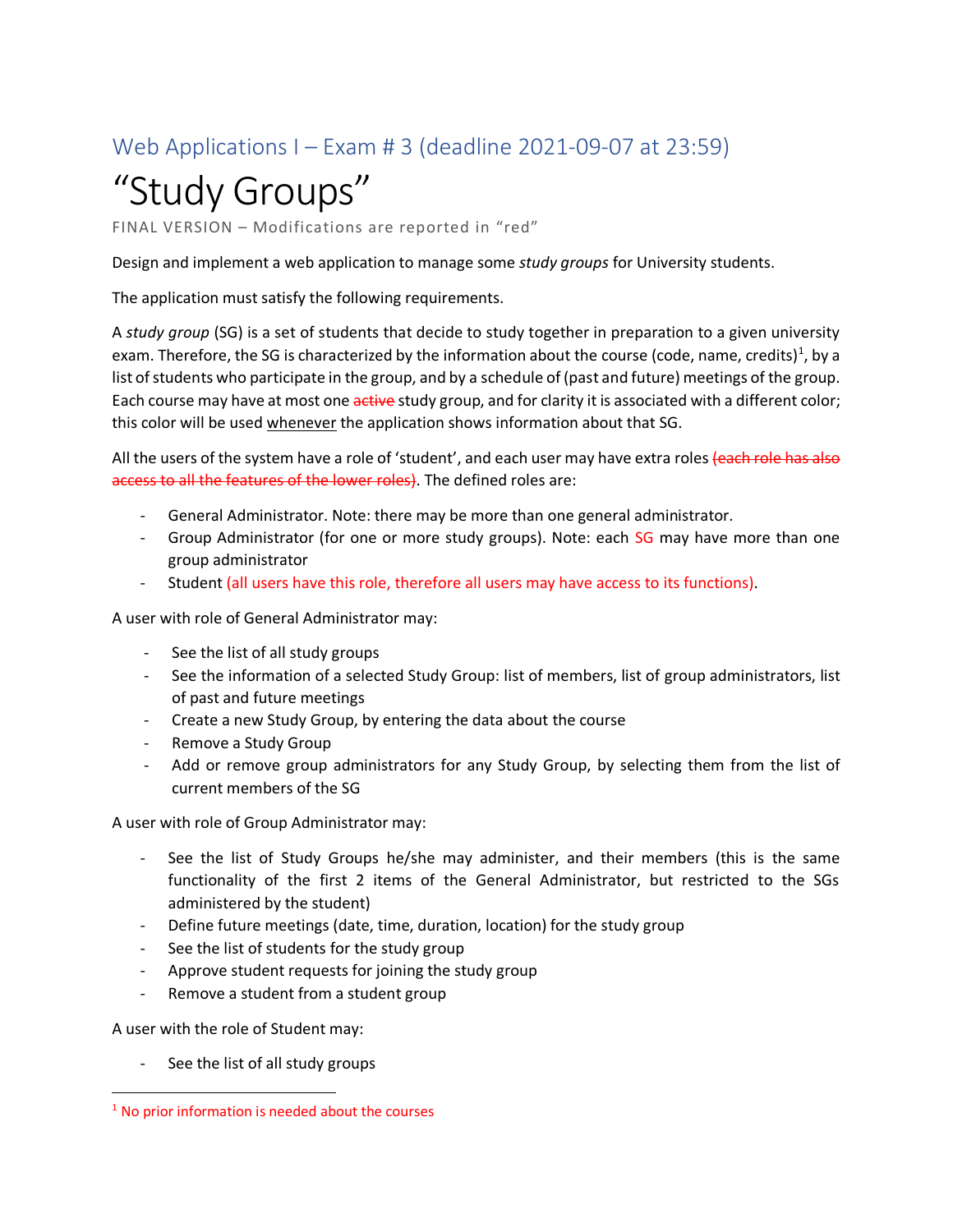- Ask to join a study group (the request must be approved by a group administrator)
- See the list of future meetings for all joined study groups; all meetings must the shown in the same list/table/calendar, using the color coding to identify each SG
- Sign-up for one future meeting for a joined study group or cancel a signed-up meeting. In case the user tries to sign up for a meeting that overlaps with an already signed-up meeting, the system will ask for further confirmation before proceeding.

#### Project requirements

- The application architecture and source code must be developed by adopting the best practices in software development, in particular those relevant to single-page applications (SPA) using React and HTTP APIs.
- The project must be implemented as a React application, that interacts with an HTTP API implemented in Node+Express. The database must be stored in a SQLite file.
- The communication between client and server must follow the "React Development Proxy" pattern and React must run in "development" mode.
- The root directory of the project must contain a README.md file and have two subdirectories (client and server). The project must be started by running the two commands: "cd server; nodemon server.js" and "cd client; npm start". A template for the project directories is already available in the exam repository. You may assume that nodemon is already installed globally.
- The whole project must be submitted on GitHub, on the same repository created by GitHub Classroom.
- The project must not include the node\_modules directories. They will be re-created by running the "npm install" command, right after "git clone".
- The project may use popular and commonly adopted libraries (for example day. is, reactbootstrap, etc.), if applicable and useful. Such libraries must be correctly declared in the package.json and package-lock.json files, so that the npm install command might install them.
- User authentication (login) and API access must be implemented with passport. js and session cookies. No further protection mechanism is required. The user registration procedure is not requested.
- The project database must be included in the submission, and must be pre-loaded with *at least 5 users* and *2 study groups*, with the following mapping (the actual name of the users and groups is free to choose).
	- o User 1: General Administrator, Student
	- o User 2: General Administrator, Group Administrator for Study Group A, Student
	- o User 3: Group Administrator for Study Group A, Group Administrator for Study Group B, Student
	- o User 4: Group Administrator for Study Group B, Student
	- o User 5: Student.